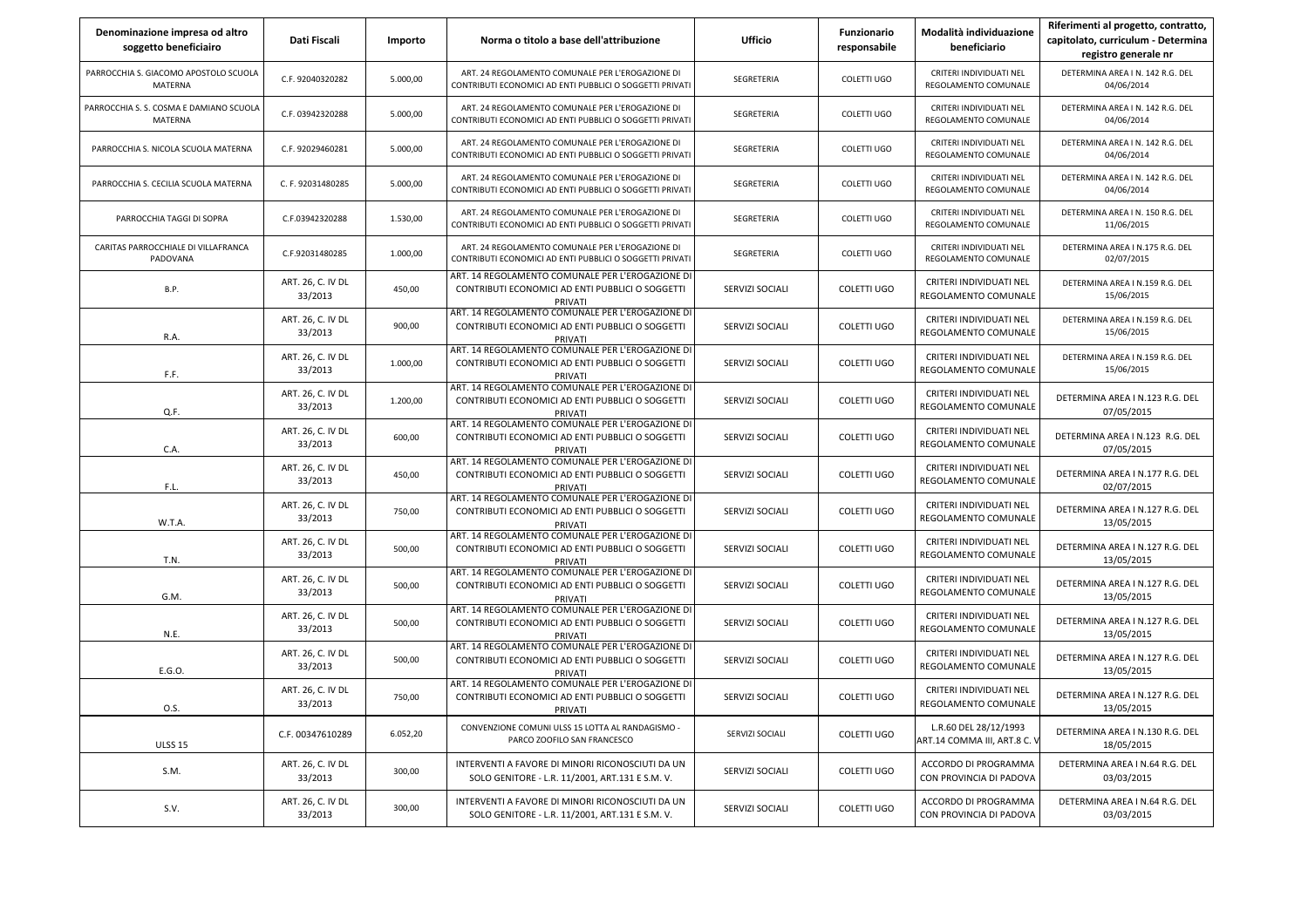| P.C.                                             | ART. 26, C. IV DL<br>33/2013 | 300,00     | INTERVENTI A FAVORE DI MINORI RICONOSCIUTI DA UN<br>SOLO GENITORE - L.R. 11/2001, ART.131 E S.M. V.                                         | SERVIZI SOCIALI | <b>COLETTI UGO</b> | ACCORDO DI PROGRAMMA<br>CON PROVINCIA DI PADOVA                        | DETERMINA AREA I N.64 R.G. DEL<br>03/03/2015   |
|--------------------------------------------------|------------------------------|------------|---------------------------------------------------------------------------------------------------------------------------------------------|-----------------|--------------------|------------------------------------------------------------------------|------------------------------------------------|
| V.S.                                             | ART. 26, C. IV DL<br>33/2013 | 300,00     | INTERVENTI A FAVORE DI MINORI RICONOSCIUTI DA UN<br>SOLO GENITORE - L.R. 11/2001, ART.131 E S.M. V.                                         | SERVIZI SOCIALI | <b>COLETTI UGO</b> | ACCORDO DI PROGRAMMA<br>CON PROVINCIA DI PADOVA                        | DETERMINA AREA I N.64 R.G. DEL<br>03/03/2015   |
| S.M.                                             | ART. 26, C. IV DL<br>33/2013 | 300,00     | INTERVENTI A FAVORE DI MINORI RICONOSCIUTI DA UN<br>SOLO GENITORE - L.R. 11/2001, ART.131 E S.M. V.                                         | SERVIZI SOCIALI | <b>COLETTI UGO</b> | ACCORDO DI PROGRAMMA<br>CON PROVINCIA DI PADOVA                        | DETERMINA AREA I N.24 R.G. DEL<br>03/02/2015   |
| S.V.                                             | ART. 26, C. IV DL<br>33/2013 | 300,00     | INTERVENTI A FAVORE DI MINORI RICONOSCIUTI DA UN<br>SOLO GENITORE - L.R. 11/2001, ART.131 E S.M. V.                                         | SERVIZI SOCIALI | <b>COLETTI UGO</b> | ACCORDO DI PROGRAMMA<br>CON PROVINCIA DI PADOVA                        | DETERMINA AREA I N.24 R.G. DEL<br>03/02/2015   |
| P.C.                                             | ART. 26, C. IV DL<br>33/2013 | 300,00     | INTERVENTI A FAVORE DI MINORI RICONOSCIUTI DA UN<br>SOLO GENITORE - L.R. 11/2001, ART.131 E S.M. V.                                         | SERVIZI SOCIALI | <b>COLETTI UGO</b> | ACCORDO DI PROGRAMMA<br>CON PROVINCIA DI PADOVA                        | DETERMINA AREA I N.24 R.G. DEL<br>03/02/2015   |
| V.S.                                             | ART. 26, C. IV DL<br>33/2013 | 300,00     | INTERVENTI A FAVORE DI MINORI RICONOSCIUTI DA UN<br>SOLO GENITORE - L.R. 11/2001, ART.131 E S.M. V.                                         | SERVIZI SOCIALI | <b>COLETTI UGO</b> | ACCORDO DI PROGRAMMA<br>CON PROVINCIA DI PADOVA                        | DETERMINA AREA I N.24 R.G. DEL<br>03/02/2015   |
| S.M.                                             | ART. 26, C. IV DL<br>33/2013 | 300,00     | INTERVENTI A FAVORE DI MINORI RICONOSCIUTI DA UN<br>SOLO GENITORE - L.R. 11/2001, ART.131 E S.M. V.                                         | SERVIZI SOCIALI | COLETTI UGO        | ACCORDO DI PROGRAMMA<br>CON PROVINCIA DI PADOVA                        | DETERMINA AREA I N.3 R.G. DEL<br>15/01/2015    |
| S.V.                                             | ART. 26, C. IV DL<br>33/2013 | 300,00     | INTERVENTI A FAVORE DI MINORI RICONOSCIUTI DA UN<br>SOLO GENITORE - L.R. 11/2001, ART.131 E S.M. V.                                         | SERVIZI SOCIALI | COLETTI UGO        | ACCORDO DI PROGRAMMA<br>CON PROVINCIA DI PADOVA                        | DETERMINA AREA I N.3 R.G. DEL<br>15/01/2015    |
| P.C.                                             | ART. 26, C. IV DL<br>33/2013 | 300,00     | INTERVENTI A FAVORE DI MINORI RICONOSCIUTI DA UN<br>SOLO GENITORE - L.R. 11/2001, ART.131 E S.M. V.                                         | SERVIZI SOCIALI | <b>COLETTI UGO</b> | ACCORDO DI PROGRAMMA<br>CON PROVINCIA DI PADOVA                        | DETERMINA AREA I N.3 R.G. DEL<br>15/01/2015    |
| V.S.                                             | ART. 26, C. IV DL<br>33/2013 | 300,00     | INTERVENTI A FAVORE DI MINORI RICONOSCIUTI DA UN<br>SOLO GENITORE - L.R. 11/2001, ART.131 E S.M. V.                                         | SERVIZI SOCIALI | <b>COLETTI UGO</b> | ACCORDO DI PROGRAMMA<br>CON PROVINCIA DI PADOVA                        | DETERMINA AREA I N.3 R.G. DEL<br>15/01/2015    |
| G.N.                                             | ART. 26, C. IV DL<br>33/2013 | 2.000,00   | ART. 14 REGOLAMENTO COMUNALE PER L'EROGAZIONE DI<br>CONTRIBUTI ECONOMICI AD ENTI PUBBLICI O SOGGETTI<br>PRIVATI                             | SERVIZI SOCIALI | <b>COLETTI UGO</b> | CRITERI INDIVIDUATI NEL<br>REGOLAMENTO COMUNALE                        | DETERMINA AREA I N.299 R.G. DEL<br>18/112014   |
| <b>ULSS 15</b>                                   | C.F. 00347610289             | 123.061,40 | FINANZIAMENTO SERVIZI SOCIALI - LEGGE 328/2000 - L.R.<br>11/2001                                                                            | SERVIZI SOCIALI | <b>COLETTI UGO</b> | DL 112/98 ARTT.DA 124 A 132                                            | DETERMINA AREA I N.134 R.G. DEL<br>21/05/2015  |
| ASSOCIAZIONE NAZIONALE COMUNI<br><b>ITALIANI</b> | C.F. 03686060280             | 1829,49    | DL 267/2000 ART.33, DGRV 73/2008                                                                                                            | AFFARI GENERALI | COLETTI UGO        | <b>STATUTO UNIONE DEI</b><br><b>COMUNI PADOVA</b><br>NORDOVEST - TIT.V | DETERMINA AREA I N.52 R.G. DEL<br>19/02/2015   |
| P.C.                                             | ART. 26, C. IV DL<br>33/2013 | 600,00     | ART. 14 REGOLAMENTO COMUNALE PER L'EROGAZIONE DI<br>CONTRIBUTI ECONOMICI AD ENTI PUBBLICI O SOGGETTI<br>PRIVATI                             | SERVIZI SOCIALI | <b>COLETTI UGO</b> | CRITERI INDIVIDUATI NEL<br>REGOLAMENTO COMUNALE                        | DETERMINA AREA I N.190 R.G. DEL<br>16/07/2015  |
| <b>B.P.F.</b>                                    |                              | 266,00     | CURE CLIMATICHE ASSOCIAZIONE NAZIONALE MUTILATI E<br>INVALIDI - DPR DEL 18.04.1979, ART.2                                                   | SERVIZI SOCIALI | COLETTI UGO        | CRITERI INDIVIDUATI NEL<br>REGOLAMENTO COMUNALE                        | DETERMINA AREA I N.82 R.G. DEL<br>23/03/2015   |
| M.M                                              |                              | 266,00     | CURE CLIMATICHE ASSOCIAZIONE NAZIONALE MUTILATI E<br>INVALIDI - DPR DEL 18.04.1979, ART.2                                                   | SERVIZI SOCIALI | COLETTI UGO        | <b>CRITERI INDIVIDUATI NEL</b><br>REGOLAMENTO COMUNALE                 | DETERMINA AREA I N.82 R.G. DEL<br>23/03/2015   |
| ISTITUTO COMPRENSIVO DI VILLAFRANCA<br>PADOVANA  | 80027390287                  | 14.222,10  | ART. 24 REGOLAMENTO COMUNALE PER L'EROGAZIONE DI<br>CONTRIBUTI ECONOMICI AD ENTI PUBBLICI O SOGGETTI PRIVATI                                | SEGRETERA       | COLETTI UGO        | D.LGS.14/03/2013 N.33, ART.26<br>ART.12 DEL 07/08/1990, N.241          | DETERMINA AREA I N.353 R.G. DEL<br>17/12/2014  |
| <b>ULSS 15</b>                                   | C.F. 00347610289             | 64.556,80  | FINANZIAMENTO SERVIZI SOCIALI - LEGGE 328/2000 - L.R.<br>11/2001                                                                            | SERVIZI SOCIALI | COLETTI UGO        | DL 112/98 ARTT.DA 124 A 132                                            | DETERMINA AREA I N.203 R.G. DEL<br>30/07/2015  |
| B.G.                                             | ART. 26, C. IV DL<br>33/2013 | 500,00     | ART. 14 REGOLAMENTO COMUNALE PER L'EROGAZIONE DI<br>CONTRIBUTI ECONOMICI AD ENTI PUBBLICI O SOGGETTI<br>PRIVATI                             | SERVIZI SOCIALI | COLETTI UGO        | CRITERI INDIVIDUATI NEL<br>REGOLAMENTO COMUNALE                        | DETERMINA AREA I N. 196 R.G. DEL<br>24/07/2015 |
| Y.I.                                             | ART. 26, C. IV DL<br>33/2013 | 600,00     | ART. 14 REGOLAMENTO COMUNALE PER L'EROGAZIONE DI<br>CONTRIBUTI ECONOMICI AD ENTI PUBBLICI O SOGGETTI<br>PRIVAT                              | SERVIZI SOCIALI | <b>COLETTI UGO</b> | CRITERI INDIVIDUATI NEL<br>REGOLAMENTO COMUNALE                        | DETERMINA AREA I N. 196 R.G. DEL<br>24/07/2015 |
| <b>GRUPPO TERZA ETA'</b>                         | C.F. 92147910282             | 1.364,00   | ART.5 STATUTO COMUNALE - ART.20,2°, REGOLAMENTO<br>COMUNALE PER L'EROGAZIONE DI CONTRIBUTI<br>ECONOMICI AD ENTI PUBBLICI O SOGGETTI PRIVATI | SERVIZI SOCIALI | <b>COLETTI UGO</b> | CRITERI INDIVIDUATI NEL<br>REGOLAMENTO COMUNALE                        | DETERMINA AREA I N.207 R.G. DEL<br>04/08/2015  |
| CARITAS PARROCCHIALE DI VILLAFRANCA<br>PADOVANA  | C.F.92031480285              | 2.000,00   | ART. 24 REGOLAMENTO COMUNALE PER L'EROGAZIONE DI<br>CONTRIBUTI ECONOMICI AD ENTI PUBBLICI O SOGGETTI PRIVATI                                | SEGRETERIA      | COLETTI UGO        | CRITERI INDIVIDUATI NEL<br>REGOLAMENTO COMUNALE                        | DETERMINA AREA I N.209 R.G. DEL<br>07/08/2015  |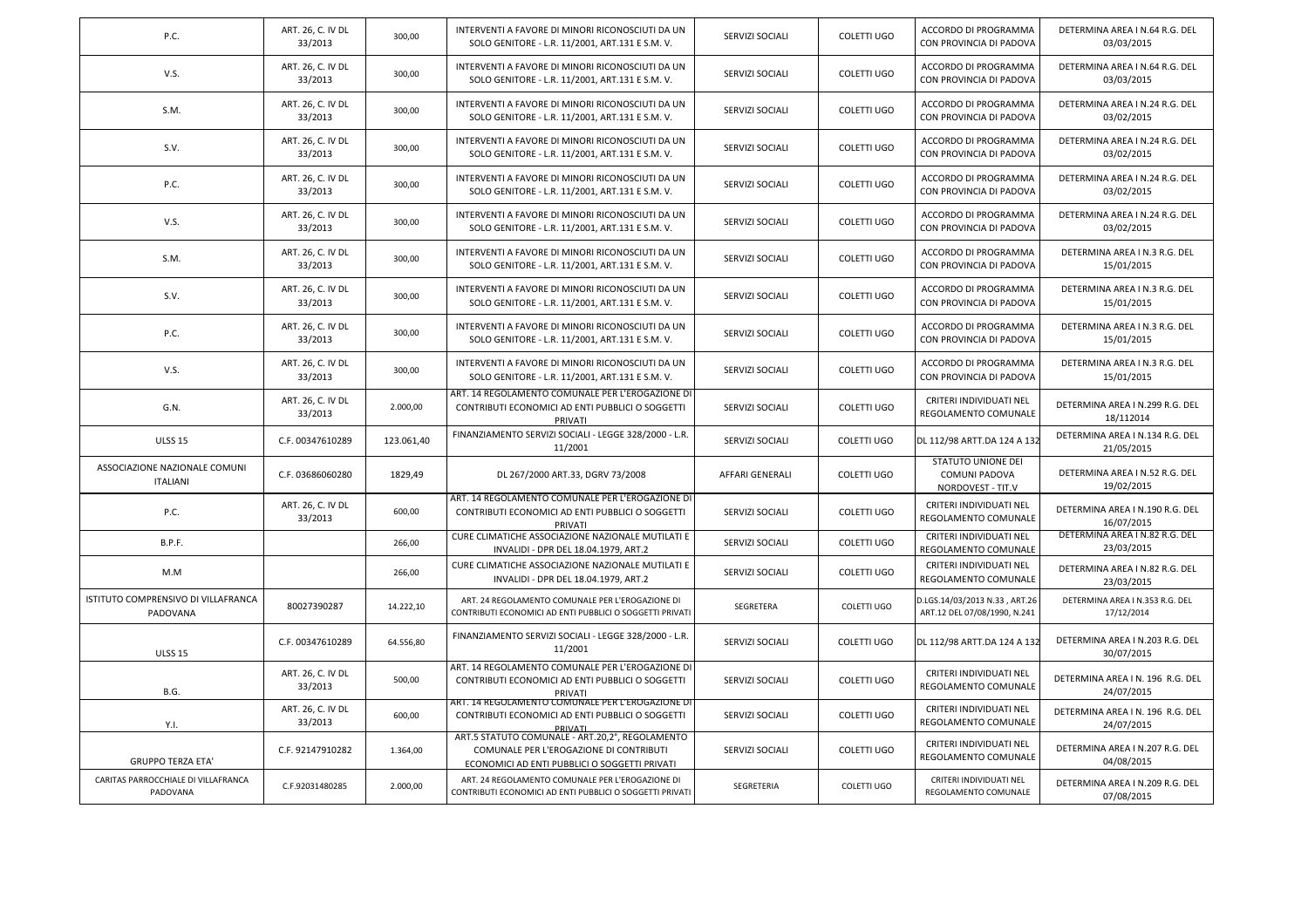| F.B.                                                            | ART. 26, C. IV DL<br>33/2013 | 885,03    | ART. 24 REGOLAMENTO COMUNALE PER L'EROGAZIONE DI<br>CONTRIBUTI ECONOMICI AD ENTI PUBBLICI O SOGGETTI PRIVATI    | <b>SERVIZI SOCIALI</b> | <b>COLETTI UGO</b> | CRITERI INDIVIDUATI IN<br>D.G.C.N.77 DEL 13/08/201 | DETERMINA AREA I N.224 R.G. DEL<br>03/09/2015 |
|-----------------------------------------------------------------|------------------------------|-----------|-----------------------------------------------------------------------------------------------------------------|------------------------|--------------------|----------------------------------------------------|-----------------------------------------------|
| 0.S.                                                            | ART. 26, C. IV DL<br>33/2013 | 1.252,50  | ART. 24 REGOLAMENTO COMUNALE PER L'EROGAZIONE DI<br>CONTRIBUTI ECONOMICI AD ENTI PUBBLICI O SOGGETTI PRIVATI    | SERVIZI SOCIALI        | COLETTI UGO        | CRITERI INDIVIDUATI IN<br>D.G.C.N.77 DEL 13/08/201 | DETERMINA AREA I N.224 R.G. DEL<br>03/09/2015 |
| <b>B.R.</b>                                                     | ART. 26, C. IV DL<br>33/2013 | 610,32    | ART. 24 REGOLAMENTO COMUNALE PER L'EROGAZIONE DI<br>CONTRIBUTI ECONOMICI AD ENTI PUBBLICI O SOGGETTI PRIVATI    | SERVIZI SOCIALI        | COLETTI UGO        | CRITERI INDIVIDUATI IN<br>D.G.C.N.77 DEL 13/08/201 | DETERMINA AREA I N.224 R.G. DEL<br>03/09/2015 |
| P.G.                                                            | ART. 26, C. IV DL<br>33/2013 | 848,27    | ART. 24 REGOLAMENTO COMUNALE PER L'EROGAZIONE DI<br>CONTRIBUTI ECONOMICI AD ENTI PUBBLICI O SOGGETTI PRIVATI    | SERVIZI SOCIALI        | COLETTI UGO        | CRITERI INDIVIDUATI IN<br>D.G.C.N.77 DEL 13/08/201 | DETERMINA AREA I N.224 R.G. DEL<br>03/09/2015 |
| D.A.                                                            | ART. 26, C. IV DL<br>33/2013 | 1.003,88  | ART. 24 REGOLAMENTO COMUNALE PER L'EROGAZIONE DI<br>CONTRIBUTI ECONOMICI AD ENTI PUBBLICI O SOGGETTI PRIVATI    | SERVIZI SOCIALI        | COLETTI UGO        | CRITERI INDIVIDUATI IN<br>D.G.C.N.77 DEL 13/08/201 | DETERMINA AREA I N.224 R.G. DEL<br>03/09/2015 |
| C.M.                                                            | ART. 26, C. IV DL<br>33/2013 | 300,00    | ART. 14 REGOLAMENTO COMUNALE PER L'EROGAZIONE DI<br>CONTRIBUTI ECONOMICI AD ENTI PUBBLICI O SOGGETTI<br>PRIVATI | SERVIZI SOCIALI        | COLETTI UGO        | CRITERI INDIVIDUATI IN<br>D.G.C.N.77 DEL 13/08/201 | DETERMINA AREA I N.265 R.G. DEL<br>09/10/2015 |
| PARROCCHIA S.GIACOMO APOSTOLO SCUOLA<br>MATERNA                 | C.F. 92040320282             | 13.477,40 | ART. 14 REGOLAMENTO COMUNALE PER L'EROGAZIONE DI<br>CONTRIBUTI ECONOMICI AD ENTI PUBBLICI O SOGGETTI<br>PRIVATI | SEGRETERIA             | COLETTI UGO        | CRITERI INDIVIDUATI NEL<br>REGOLAMENTO COMUNALE    | DETERMINA AREA I N.296 R.G. DEL<br>03/11/2015 |
| PARROCCHIA S.S. COSMA E DAMIANO SCUOLA<br>MATERNA               | C.F. 03942320288             | 11.411,20 | ART. 14 REGOLAMENTO COMUNALE PER L'EROGAZIONE DI<br>CONTRIBUTI ECONOMICI AD ENTI PUBBLICI O SOGGETTI<br>PRIVATI | SEGRETERIA             | COLETTI UGO        | CRITERI INDIVIDUATI NEL<br>REGOLAMENTO COMUNALE    | DETERMINA AREA I N.296 R.G. DEL<br>03/11/2015 |
| PARROCCHIA S.NICOLA SCUOLA MATERNA                              | C.F. 92029460281             | 5.878,20  | ART. 14 REGOLAMENTO COMUNALE PER L'EROGAZIONE DI<br>CONTRIBUTI ECONOMICI AD ENTI PUBBLICI O SOGGETTI<br>PRIVATI | SEGRETERIA             | COLETTI UGO        | CRITERI INDIVIDUATI NEL<br>REGOLAMENTO COMUNALE    | DETERMINA AREA I N.296 R.G. DEL<br>03/11/2015 |
| PARROCCHIA S.CECILIA SCUOLA MATERNA                             | C.F. 92031480285             | 22.852,80 | ART. 14 REGOLAMENTO COMUNALE PER L'EROGAZIONE DI<br>CONTRIBUTI ECONOMICI AD ENTI PUBBLICI O SOGGETTI<br>PRIVATI | SEGRETERIA             | COLETTI UGO        | CRITERI INDIVIDUATI NEL<br>REGOLAMENTO COMUNALE    | DETERMINA AREA I N.296 R.G. DEL<br>03/11/2015 |
| PARROCCHIA S.S.FELICE E FORTUNATO SCUOLA<br>MATERNA "FILIPPINI" | C,F. 92030260282             | 563,40    | ART. 14 REGOLAMENTO COMUNALE PER L'EROGAZIONE DI<br>CONTRIBUTI ECONOMICI AD ENTI PUBBLICI O SOGGETTI<br>PRIVATI | SEGRETERIA             | COLETTI UGO        | CRITERI INDIVIDUATI NEL<br>REGOLAMENTO COMUNALE    | DETERMINA AREA I N.296 R.G. DEL<br>03/11/2015 |
| PARROCCHIA DI S.BARTOLOMEO APOSTOLO                             | C.F. 92030130287             | 1.126,80  | ART. 14 REGOLAMENTO COMUNALE PER L'EROGAZIONE DI<br>CONTRIBUTI ECONOMICI AD ENTI PUBBLICI O SOGGETTI<br>PRIVATI | SEGRETERIA             | COLETTI UGO        | CRITERI INDIVIDUATI NEL<br>REGOLAMENTO COMUNALE    | DETERMINA AREA I N.296 R.G. DEL<br>03/11/2015 |
| PARROCCHIA DELLA NATIVITA' BEATA VERGINE<br><b>MARIA</b>        | C.F. 80006380283             | 187,80    | ART. 14 REGOLAMENTO COMUNALE PER L'EROGAZIONE DI<br>CONTRIBUTI ECONOMICI AD ENTI PUBBLICI O SOGGETTI<br>PRIVATI | SEGRETERIA             | COLETTI UGO        | CRITERI INDIVIDUATI NEL<br>REGOLAMENTO COMUNALE    | DETERMINA AREA I N.296 R.G. DEL<br>03/11/2015 |
| PARROCCHIA DI SAN GIORGIO M.                                    | C.F. 92042390283             | 1.502,40  | ART. 14 REGOLAMENTO COMUNALE PER L'EROGAZIONE DI<br>CONTRIBUTI ECONOMICI AD ENTI PUBBLICI O SOGGETTI<br>PRIVATI | SEGRETERIA             | COLETTI UGO        | CRITERI INDIVIDUATI NEL<br>REGOLAMENTO COMUNALE    | DETERMINA AREA I N.296 R.G. DEL<br>03/11/2015 |
| F.F.                                                            | ART. 26, C. IV DL<br>33/2013 | 200,00    | ART. 14 REGOLAMENTO COMUNALE PER L'EROGAZIONE DI<br>CONTRIBUTI ECONOMICI AD ENTI PUBBLICI O SOGGETTI<br>PRIVATI | SERVIZI SOCIALI        | COLETTI UGO        | CRITERI INDIVIDUATI NEL<br>REGOLAMENTO COMUNALE    | DETERMINA AREA I N.324 R.G. DEL<br>30/11/2015 |
| B.E.M                                                           | ART. 26, C. IV DL<br>33/2013 | 236,35    | LEGGE 448/98, ART.27 - DPCM 320/98 ART.3) - L.R. 9/2005,<br><b>ART.30</b>                                       | SERVIZI SOCIALI        | COLETTI UGO        | DGRV 938 DEL 10/06/2014                            | DETERMINA AREA I N.319 R.G. DEL<br>26/11/2015 |
| <b>B.C.</b>                                                     | ART. 26, C. IV DL<br>33/2013 | 72,60     | LEGGE 448/98, ART.27 - DPCM 320/98 ART.3) - L.R. 9/2005,<br><b>ART.30</b>                                       | SERVIZI SOCIALI        | COLETTI UGO        | DGRV 938 DEL 10/06/2014                            | DETERMINA AREA I N.319 R.G. DEL<br>26/11/2015 |
| <b>B.S.</b>                                                     | ART. 26, C. IV DL<br>33/2013 | 258,30    | LEGGE 448/98, ART.27 - DPCM 320/98 ART.3) - L.R. 9/2005,<br>ART.30                                              | SERVIZI SOCIALI        | COLETTI UGO        | DGRV 938 DEL 10/06/2014                            | DETERMINA AREA I N.319 R.G. DEL<br>26/11/2015 |
| B.G.                                                            | ART. 26, C. IV DL<br>33/2013 | 88,55     | LEGGE 448/98, ART.27 - DPCM 320/98 ART.3) - L.R. 9/2005,<br>ART.30                                              | SERVIZI SOCIALI        | <b>COLETTI UGO</b> | DGRV 938 DEL 10/06/2014                            | DETERMINA AREA I N.319 R.G. DEL<br>26/11/2015 |
| <b>B.S.</b>                                                     | ART. 26, C. IV DL<br>33/2013 | 456,25    | LEGGE 448/98, ART.27 - DPCM 320/98 ART.3) - L.R. 9/2005,<br><b>ART.30</b>                                       | SERVIZI SOCIALI        | COLETTI UGO        | DGRV 938 DEL 10/06/2014                            | DETERMINA AREA I N.319 R.G. DEL<br>26/11/2015 |
| C.S.                                                            | ART. 26, C. IV DL<br>33/2013 | 241,98    | LEGGE 448/98, ART.27 - DPCM 320/98 ART.3) - L.R. 9/2005,<br><b>ART.30</b>                                       | SERVIZI SOCIALI        | COLETTI UGO        | DGRV 938 DEL 10/06/2014                            | DETERMINA AREA I N.319 R.G. DEL<br>26/11/2015 |
| E.K.A.                                                          | ART. 26, C. IV DL<br>33/2013 | 105,10    | LEGGE 448/98, ART.27 - DPCM 320/98 ART.3) - L.R. 9/2005,<br><b>ART.30</b>                                       | SERVIZI SOCIALI        | COLETTI UGO        | DGRV 938 DEL 10/06/2014                            | DETERMINA AREA I N.319 R.G. DEL<br>26/11/2015 |
| F.A.                                                            | ART. 26, C. IV DL<br>33/2013 | 202,44    | LEGGE 448/98, ART.27 - DPCM 320/98 ART.3) - L.R. 9/2005,<br>ART.30                                              | SERVIZI SOCIALI        | COLETTI UGO        | DGRV 938 DEL 10/06/2014                            | DETERMINA AREA I N.319 R.G. DEL<br>26/11/2015 |
| F.A.                                                            | ART. 26, C. IV DL<br>33/2013 | 57,10     | LEGGE 448/98, ART.27 - DPCM 320/98 ART.3) - L.R. 9/2005,<br>ART.30                                              | SERVIZI SOCIALI        | COLETTI UGO        | DGRV 938 DEL 10/06/2014                            | DETERMINA AREA I N.319 R.G. DEL<br>26/11/2015 |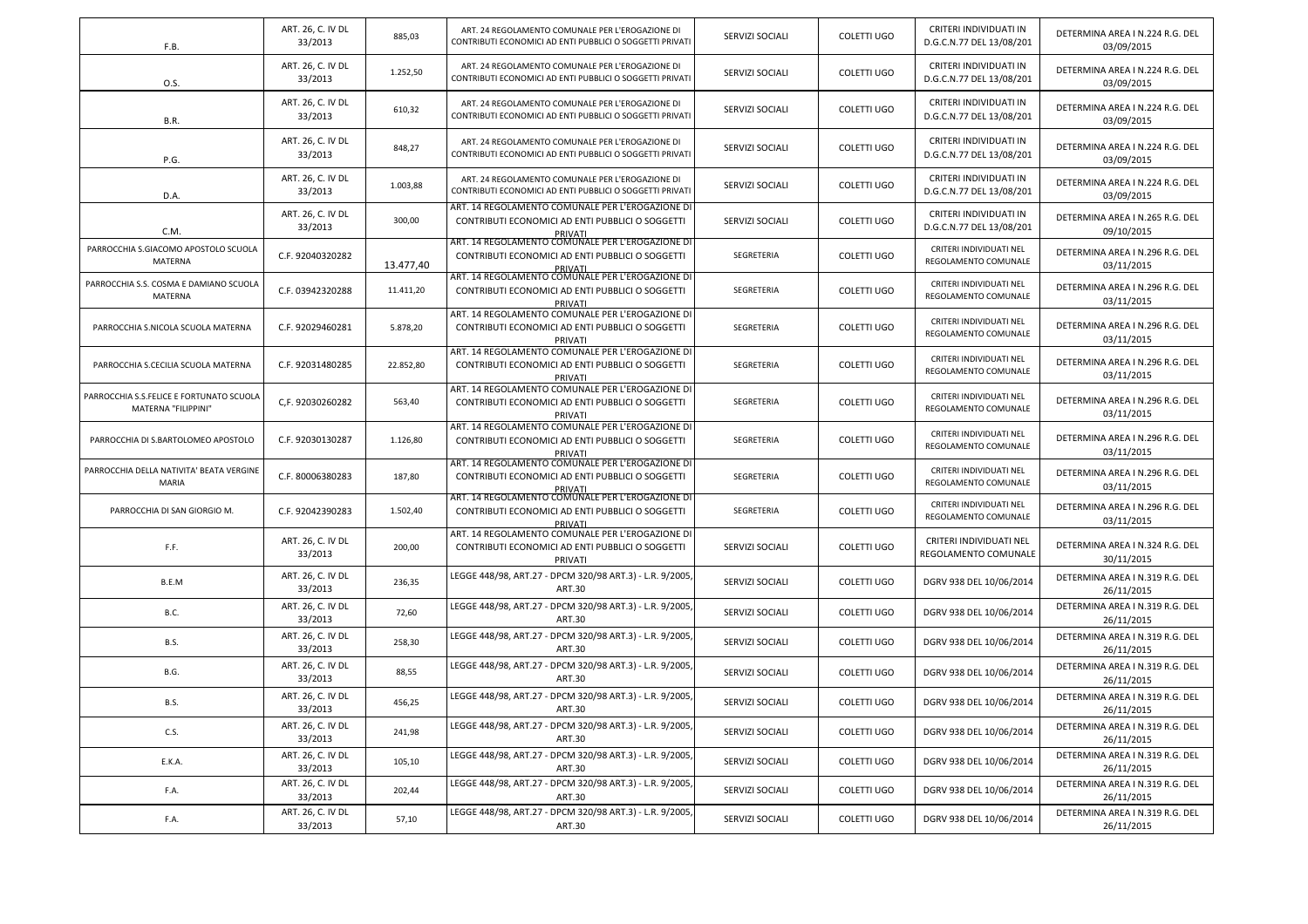| G.M.                                                        | ART. 26, C. IV DL<br>33/2013                      | 243,90   | LEGGE 448/98, ART.27 - DPCM 320/98 ART.3) - L.R. 9/2005,<br>ART.30        | SERVIZI SOCIALI | <b>COLETTI UGO</b>        | DGRV 938 DEL 10/06/2014                                                                                                             | DETERMINA AREA I N.319 R.G. DEL<br>26/11/2015 |
|-------------------------------------------------------------|---------------------------------------------------|----------|---------------------------------------------------------------------------|-----------------|---------------------------|-------------------------------------------------------------------------------------------------------------------------------------|-----------------------------------------------|
| G.A.                                                        | ART. 26, C. IV DL<br>33/2013                      | 135,50   | LEGGE 448/98, ART.27 - DPCM 320/98 ART.3) - L.R. 9/2005,<br>ART.30        | SERVIZI SOCIALI | <b>COLETTI UGO</b>        | DGRV 938 DEL 10/06/2014                                                                                                             | DETERMINA AREA I N.319 R.G. DEL<br>26/11/2015 |
| G.A.                                                        | ART. 26, C. IV DL<br>33/2013                      | 309,45   | LEGGE 448/98, ART.27 - DPCM 320/98 ART.3) - L.R. 9/2005,<br>ART.30        | SERVIZI SOCIALI | COLETTI UGO               | DGRV 938 DEL 10/06/2014                                                                                                             | DETERMINA AREA I N.319 R.G. DEL<br>26/11/2015 |
| G.G.                                                        | ART. 26, C. IV DL<br>33/2013                      | 200,00   | LEGGE 448/98, ART.27 - DPCM 320/98 ART.3) - L.R. 9/2005,<br>ART.30        | SERVIZI SOCIALI | COLETTI UGO               | DGRV 938 DEL 10/06/2014                                                                                                             | DETERMINA AREA I N.319 R.G. DEL<br>26/11/2015 |
| L.C.                                                        | ART. 26, C. IV DL<br>33/2013                      | 116,40   | LEGGE 448/98, ART.27 - DPCM 320/98 ART.3) - L.R. 9/2005,<br>ART.30        | SERVIZI SOCIALI | <b>COLETTI UGO</b>        | DGRV 938 DEL 10/06/2014                                                                                                             | DETERMINA AREA I N.319 R.G. DEL<br>26/11/2015 |
| M.P.                                                        | ART. 26, C. IV DL<br>33/2013                      | 221,33   | LEGGE 448/98, ART.27 - DPCM 320/98 ART.3) - L.R. 9/2005,<br><b>ART.30</b> | SERVIZI SOCIALI | COLETTI UGO               | DGRV 938 DEL 10/06/2014                                                                                                             | DETERMINA AREA I N.319 R.G. DEL<br>26/11/2015 |
| N.E.                                                        | ART. 26, C. IV DL<br>33/2013                      | 232,80   | LEGGE 448/98, ART.27 - DPCM 320/98 ART.3) - L.R. 9/2005,<br>ART.30        | SERVIZI SOCIALI | COLETTI UGO               | DGRV 938 DEL 10/06/2014                                                                                                             | DETERMINA AREA I N.319 R.G. DEL<br>26/11/2015 |
| O.S.                                                        | ART. 26, C. IV DL<br>33/2013                      | 234,05   | LEGGE 448/98, ART.27 - DPCM 320/98 ART.3) - L.R. 9/2005,<br><b>ART.30</b> | SERVIZI SOCIALI | COLETTI UGO               | DGRV 938 DEL 10/06/2014                                                                                                             | DETERMINA AREA I N.319 R.G. DEL<br>26/11/2015 |
| R.L.                                                        | ART. 26, C. IV DL<br>33/2013                      | 253,72   | LEGGE 448/98, ART.27 - DPCM 320/98 ART.3) - L.R. 9/2005,<br><b>ART.30</b> | SERVIZI SOCIALI | COLETTI UGO               | DGRV 938 DEL 10/06/2014                                                                                                             | DETERMINA AREA I N.319 R.G. DEL<br>26/11/2015 |
| S.E.                                                        | ART. 26, C. IV DL<br>33/2013                      | 308.75   | LEGGE 448/98, ART.27 - DPCM 320/98 ART.3) - L.R. 9/2005,<br>ART.30        | SERVIZI SOCIALI | COLETTI UGO               | DGRV 938 DEL 10/06/2014                                                                                                             | DETERMINA AREA I N.319 R.G. DEL<br>26/11/2015 |
| S.M.                                                        | ART. 26, C. IV DL<br>33/2013                      | 474,81   | LEGGE 448/98, ART.27 - DPCM 320/98 ART.3) - L.R. 9/2005,<br><b>ART.30</b> | SERVIZI SOCIALI | COLETTI UGO               | DGRV 938 DEL 10/06/2014                                                                                                             | DETERMINA AREA I N.319 R.G. DEL<br>26/11/2015 |
| S.K.                                                        | ART. 26, C. IV DL<br>33/2013                      | 254,15   | LEGGE 448/98, ART.27 - DPCM 320/98 ART.3) - L.R. 9/2005,<br>ART.30        | SERVIZI SOCIALI | <b>COLETTI UGO</b>        | DGRV 938 DEL 10/06/2014                                                                                                             | DETERMINA AREA I N.319 R.G. DEL<br>26/11/2015 |
| S.C.                                                        | ART. 26, C. IV DL<br>33/2013                      | 346,53   | LEGGE 448/98, ART.27 - DPCM 320/98 ART.3) - L.R. 9/2005,<br>ART.30        | SERVIZI SOCIALI | <b>COLETTI UGO</b>        | DGRV 938 DEL 10/06/2014                                                                                                             | DETERMINA AREA I N.319 R.G. DEL<br>26/11/2015 |
| T.A.N.                                                      | ART. 26, C. IV DL<br>33/2013                      | 215,50   | LEGGE 448/98, ART.27 - DPCM 320/98 ART.3) - L.R. 9/2005,<br><b>ART.30</b> | SERVIZI SOCIALI | COLETTI UGO               | DGRV 938 DEL 10/06/2014                                                                                                             | DETERMINA AREA I N.319 R.G. DEL<br>26/11/2015 |
| V.C.                                                        | ART. 26, C. IV DL<br>33/2013                      | 624,94   | LEGGE 448/98, ART.27 - DPCM 320/98 ART.3) - L.R. 9/2005,<br>ART.30        | SERVIZI SOCIALI | COLETTI UGO               | DGRV 938 DEL 10/06/2014                                                                                                             | DETERMINA AREA I N.319 R.G. DEL<br>26/11/2015 |
| Z.L.                                                        | ART. 26, C. IV DL<br>33/2013                      | 128,88   | LEGGE 448/98, ART.27 - DPCM 320/98 ART.3) - L.R. 9/2005,<br>ART.30        | SERVIZI SOCIALI | <b>COLETTI UGO</b>        | DGRV 938 DEL 10/06/2014                                                                                                             | DETERMINA AREA I N.319 R.G. DEL<br>26/11/2015 |
| GRUPPO VOLONTARIO PARCO DEI SALICI                          | $\sim$                                            | 150,00   | DGC N. 43/2011                                                            | UFFICIO TECNICO | FRANCHIN PIERLUIGI        | DGC N. 43/201                                                                                                                       | DETERMINA N. 166 DEL 16/11/2015               |
| COMITATO DI QUARTIERE "ROSSINI"                             |                                                   | 500,00   | DGC N. 83/2003                                                            | UFFICIO TECNICO | <b>FRANCHIN PIERLUIGI</b> | DGC N. 83/2003                                                                                                                      | DETERMINA N. 166 DEL 16/11/2015               |
| S.F.                                                        | ART. 26, C. IV DL<br>33/2013                      | 4.080,00 | L.R. N. 16/2007                                                           | UFFICIO TECNICO | FRANCHIN PIERLUIGI        | DGRV N. 2674 DEL<br>29/12/2014                                                                                                      | DETERMINA N. 140 DEL 14/10/2015               |
| A.S.                                                        | ART. 26, C. IV DL<br>33/2013<br>ART. 26, C. IV DL | 1.110,10 | L.R. N. 16/2007                                                           | UFFICIO TECNICO | FRANCHIN PIERLUIGI        | <b>DGRV N. 2674 DEL</b><br>29/12/2014<br>DGRV N. 2674 DEL                                                                           | DETERMINA N. 140 DEL 14/10/2015               |
| <b>B.A.</b>                                                 | 33/2013                                           | 1.024,04 | L.R. N. 16/2007                                                           | UFFICIO TECNICO | FRANCHIN PIERLUIGI        | 29/12/2014<br>ART.63BIS DL 112/2008 -                                                                                               | DETERMINA N. 140 DEL 14/10/2015               |
| SCUOLA D'INFANZIA "AI CADUTI" DI<br>VILLAFRANCA PADOVANA    | C.F. 92031480285                                  | 2.066,51 | 5%1000 IRPEF                                                              | SERVIZI SOCIALI | COLETTI UGO               | L.133/2008 - DL 40/2010 -<br>L.73/2010 -DL 225/2010 -<br>L.10/2010 - ART.33<br>183/2011 - D.G.C. N.144<br>ART.63BIS DL 112/2008 -   | DETERMINA AREA I N.358 R.G. DEL<br>16/12/2015 |
| SCUOLA D'INFANZIA "AI CADUTI" DI<br>VILLAFRANCA PADOVANA    | C.F. 92031480285                                  | 2.560,00 | 5%1000 IRPEF                                                              | SERVIZI SOCIALI | COLETTI UGO               | L.133/2008 - DL 40/2010 -<br>L.73/2010 - DL 225/2010 -<br>L.10/2010 - ART.33<br>L183/2011 - D.G.C. N.144<br>ART.63BIS DL 112/2008 - | DETERMINA AREA I N.358 R.G. DEL<br>16/12/2015 |
| SCUOLA MATERNA MARIA IMMACOLATA DI<br>RONCHI                | C.F. 92040320282                                  | 650,00   | 5%1000 IRPEF                                                              | SERVIZI SOCIALI | COLETTI UGO               | L.133/2008 - DL 40/2010 -<br>L.73/2010 - DL 225/2010 -<br>L.10/2010 - ART.33<br>L183/2011 - D.G.C. N.144<br>ART.63BIS DL 112/2008 - | DETERMINA AREA I N.358 R.G. DEL<br>16/12/2015 |
| SCUOLA MATERNA MADONNA INCORONATA<br><b>TAGGI' DI SOPRA</b> | C.F. 03942320288                                  | 650,00   | 5%1000 IRPEF                                                              | SERVIZI SOCIALI | <b>COLETTI UGO</b>        | L.133/2008 - DL 40/2010 -<br>L.73/2010 - DL 225/2010 -<br>L.10/2010 - ART.33<br>L.183/2011 - D.G.C. N.144                           | DETERMINA AREA I N.358 R.G. DEL<br>16/12/2015 |